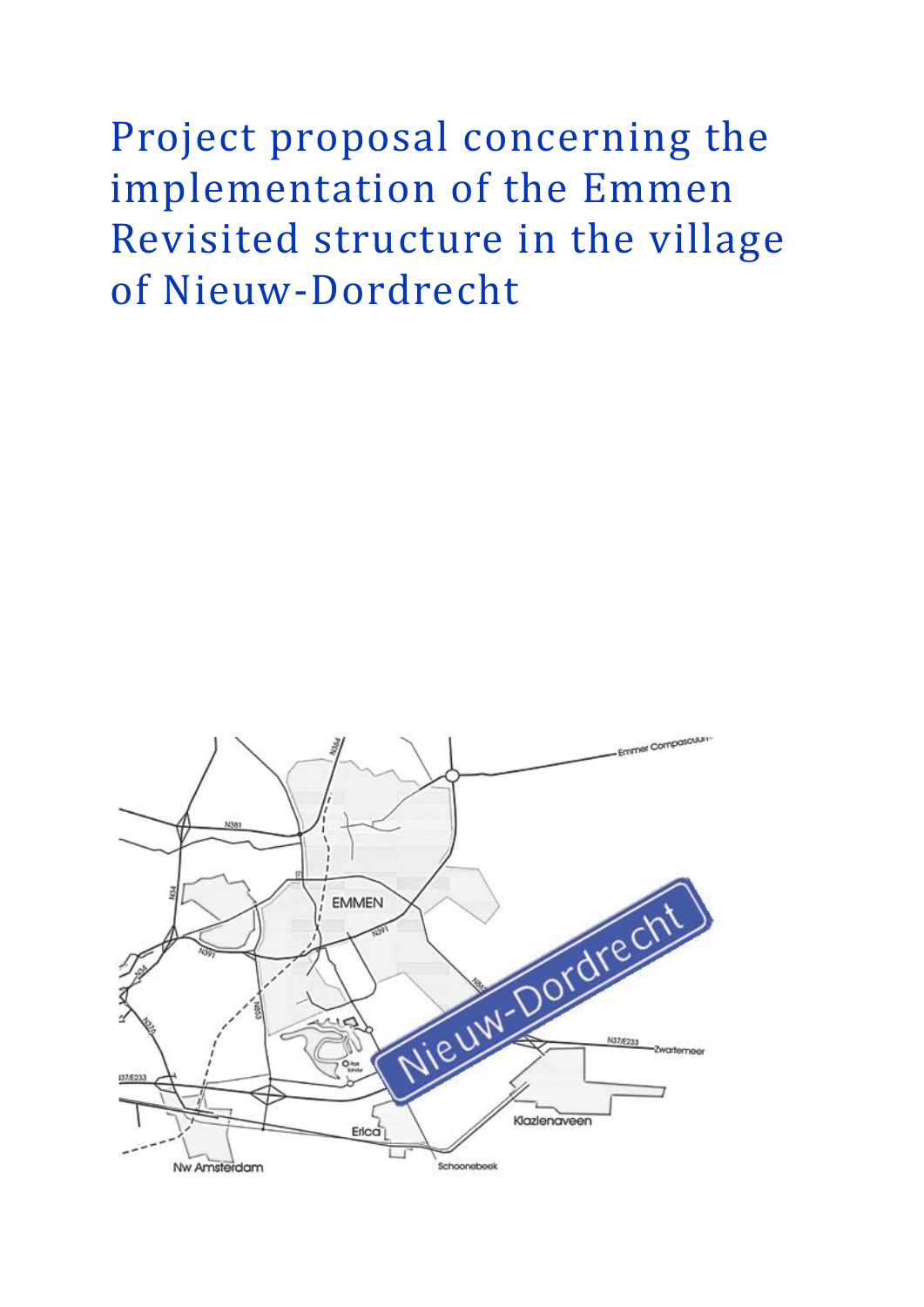Wageningen University,

Emmen Revisited,

October 2011

Martijn Barendse Stefan Förch Eefje van de Kuilen Steijn Raijmakers

Marieke Veenendaal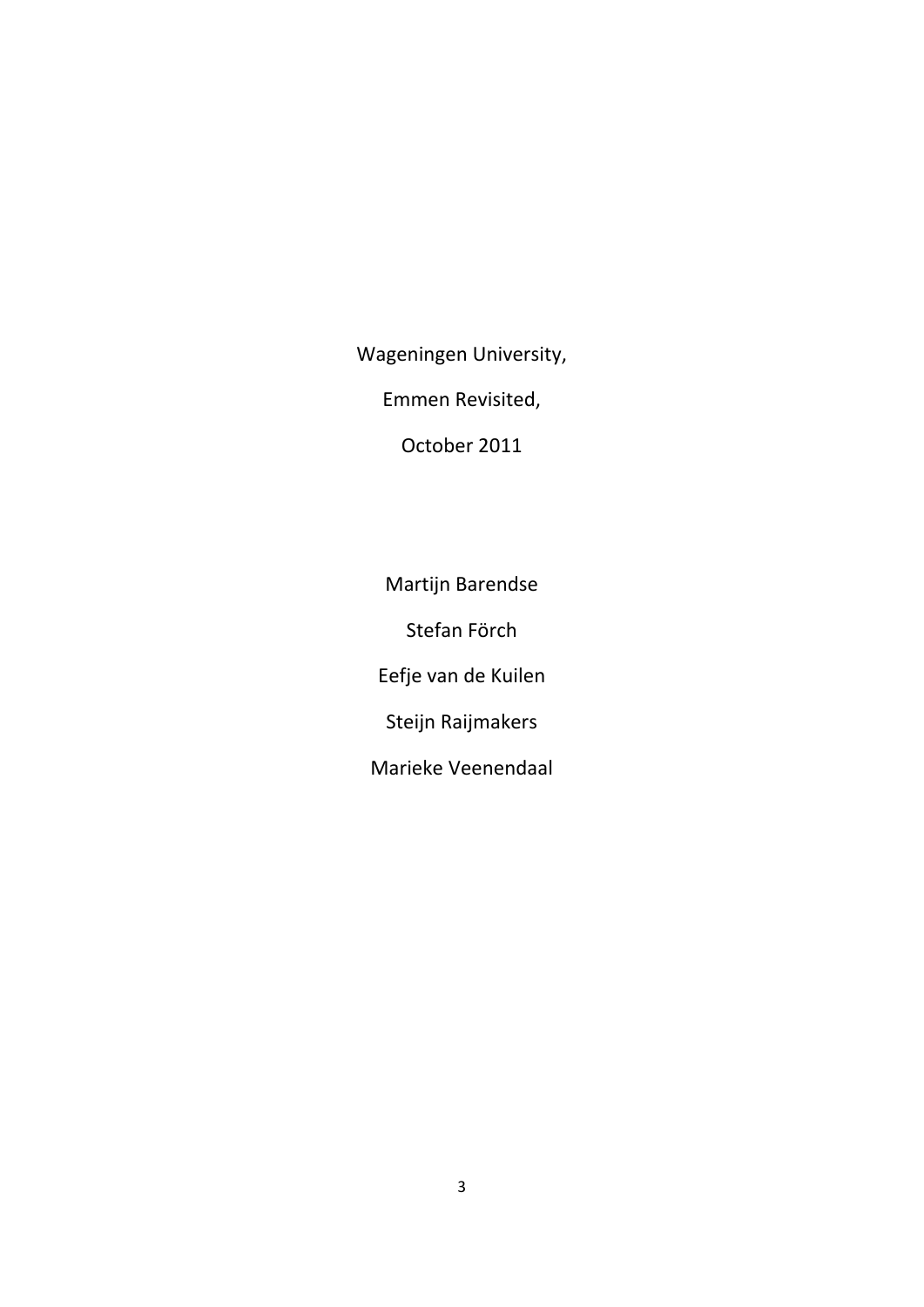# **Table of contents**

| Field analysis of posed issues; are the issues we see also the issues that are actually present? 7 |
|----------------------------------------------------------------------------------------------------|
|                                                                                                    |
|                                                                                                    |
|                                                                                                    |
|                                                                                                    |
|                                                                                                    |
|                                                                                                    |
|                                                                                                    |
|                                                                                                    |
| Inhabitants don't see any real points for improvement they wish to be involved in.  11             |
|                                                                                                    |
|                                                                                                    |
|                                                                                                    |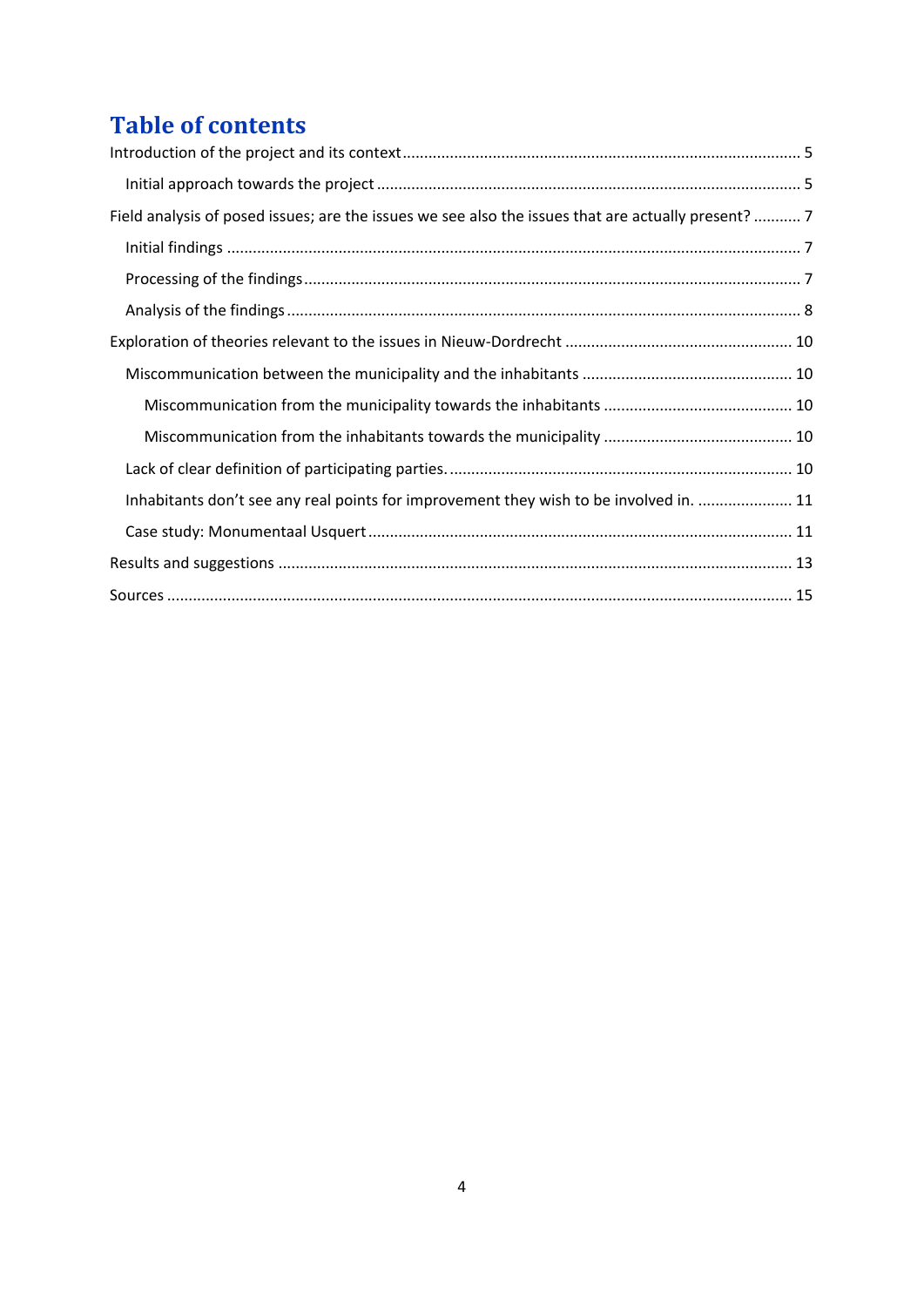# <span id="page-3-0"></span>Introduction of the project and its context

In the village of Nieuw-Dordrecht, in the municipality of Emmen, the project Emmen Revisited is currently being implemented. The underlying idea of the project is that further involvement of inhabitants can make the so-called 'Place Keeping'-process easier and more cost-efficient. The place keeping-concept focuses on better integration of initiatives in spatial planning and social activities coming from inhabitants, so it will gradually become obvious to inhabitants that they are not only the users of their own surroundings, but they're also in a way responsible for the quality of their surroundings. The pre-defined meaning of place keeping is to develop and manage the living environment within a village or residential area, with a maximum focus on spatial qualities of the location, environmental effects, and social and economic strengths of the inhabitants, which are being found, used and developed. Place keeping should offer a sustainable way of working together in and financing processes in the village, and therefore offer a permanent contribution towards the quality and vitality in the village or residential area. **<sup>1</sup> )**

We have been asked to look into the implementation of this 'Place Keeping'-concept, and offer insights and advice on possibilities for improvement. We've also looked for potential threats to the project. In this proposal we aim on presenting a clear overview of our findings in the village, the potential developments we see therein, and some theoretical viewpoints on approaches towards these developments. We shall conclude this proposal with an advice towards the municipality, in which we will try to offer easy to implement solutions for possible problems.

#### <span id="page-3-1"></span>**Initial approach towards the project**

As we see it, the municipality of Emmen wants to improve Nieuw-Dordrecht for its' inhabitants. They have elected to approach this matter in a way which allows residents of the village to participate in the planning process. Therefore, we have chosen to focus on the inhabitant of the village, and their willingness to participate. The main question we want to answer with this research, is; "How is inhabitant involvement in decision making processes in the village of Nieuw-Dordrecht organized, which possibilities are there for further expansion of this involvement, and what possible benefits could such an expansion have for involved parties?"

To be able to get a first overview for the project, we wanted to have at least the following questions answered:

-Which steps are currently being taken by the municipality and any other relevant stakeholders to heighten the level of involvement from the inhabitants?

-Do the inhabitants even have a wish to become more involved in the decision-making processes within their village?

-Are there lots of (aggressive) territorial claims in the village, which would make it harder for inhabitants to freely communicate their wishes?

-Is public space a big part of the everyday life in the village? How is public space used and experienced by the villagers?

-Do the inhabitants see points of improvement? If so, why do they not, or are they not able to, communicate them in a sufficient manner?

-Since the start of the "Emmen Revisited" project, have certain changes in participation already become visible?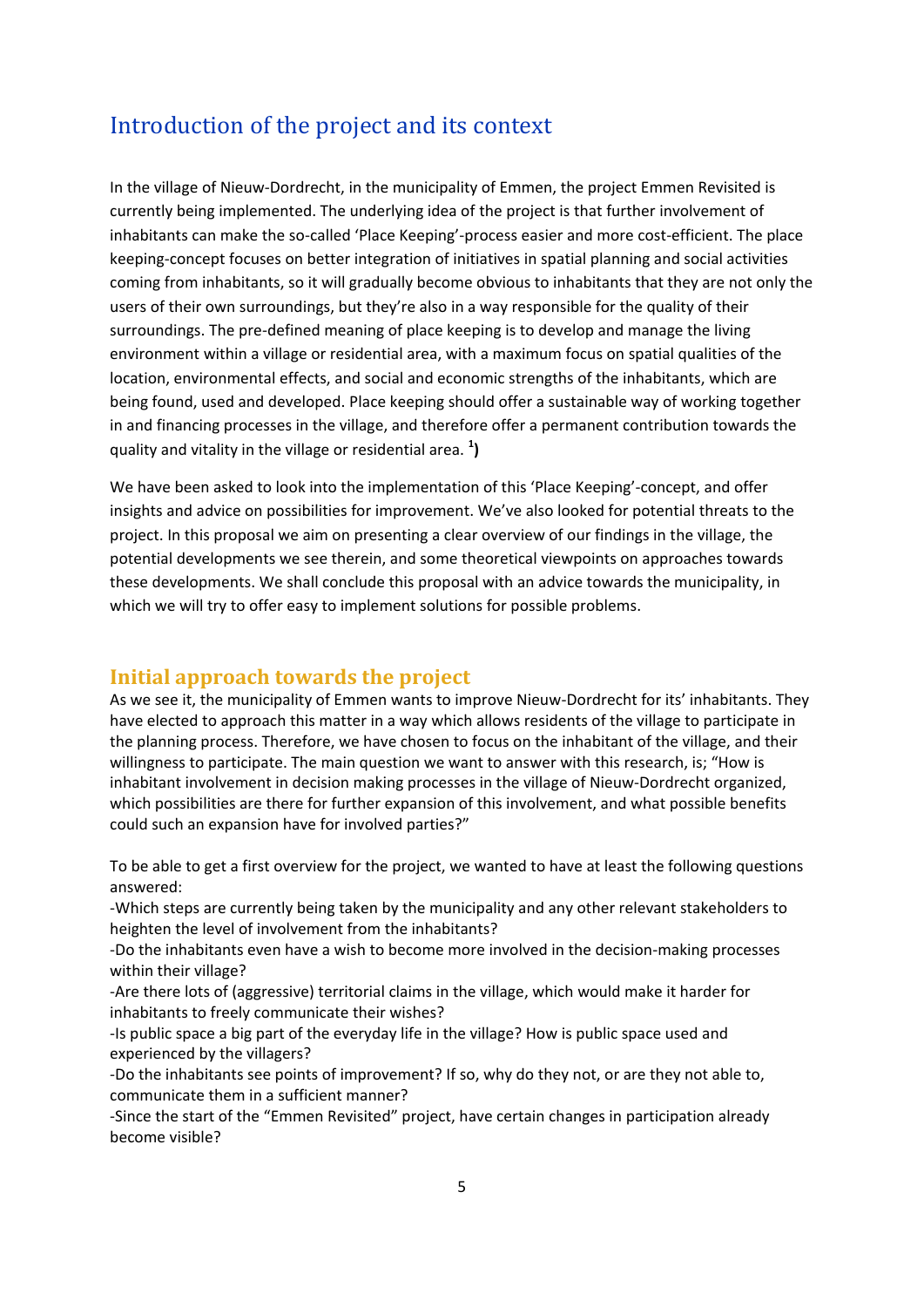We expect that most of the issues in the village are coming from a conflict in spatial claims, making it harder than strictly necessary for the inhabitants to communicate their expectations and desires towards the municipality. We think there will be a lot of spatial claims in Nieuw-Dordrecht because of people's engagement with the village.

We're given the opportunity to discuss these issues with the available representatives, both from the municipality and from the inhabitants of Nieuw-Dordrecht. Among them, a residents association has been put together by the coordination parties within the "Emmen Revisited" project. It consists of people from all target audiences, e.g. local youth and elderly persons. A selection from these villagers will answer our questions, hopefully in a way that'll make clear to us what the issues within the village are, so that we can give the municipality guidelines on how to approach the next steps related to the project. With the ability to interview more villagers not present, we've considered the people put forward by the municipality to be representative for the village. The advice is based on interviews with those representatives, and will describe our vision.

From the results of our research, we will form a conceptual advice, which can serve as a guideline for the municipality to streamline the implementation of the desired changes, as they are described in the documents provided by the client. The plan we aim to make will discuss the current issues with the involvement of inhabitants within the planning process. We hope that, with such a plan, we can help stimulate initiative and create awareness among the residents. Our underlying expectation is that, when the plan is implemented, inhabitants will actively contribute to new projects that can be beneficial to the village, without the municipality having to urge them into it.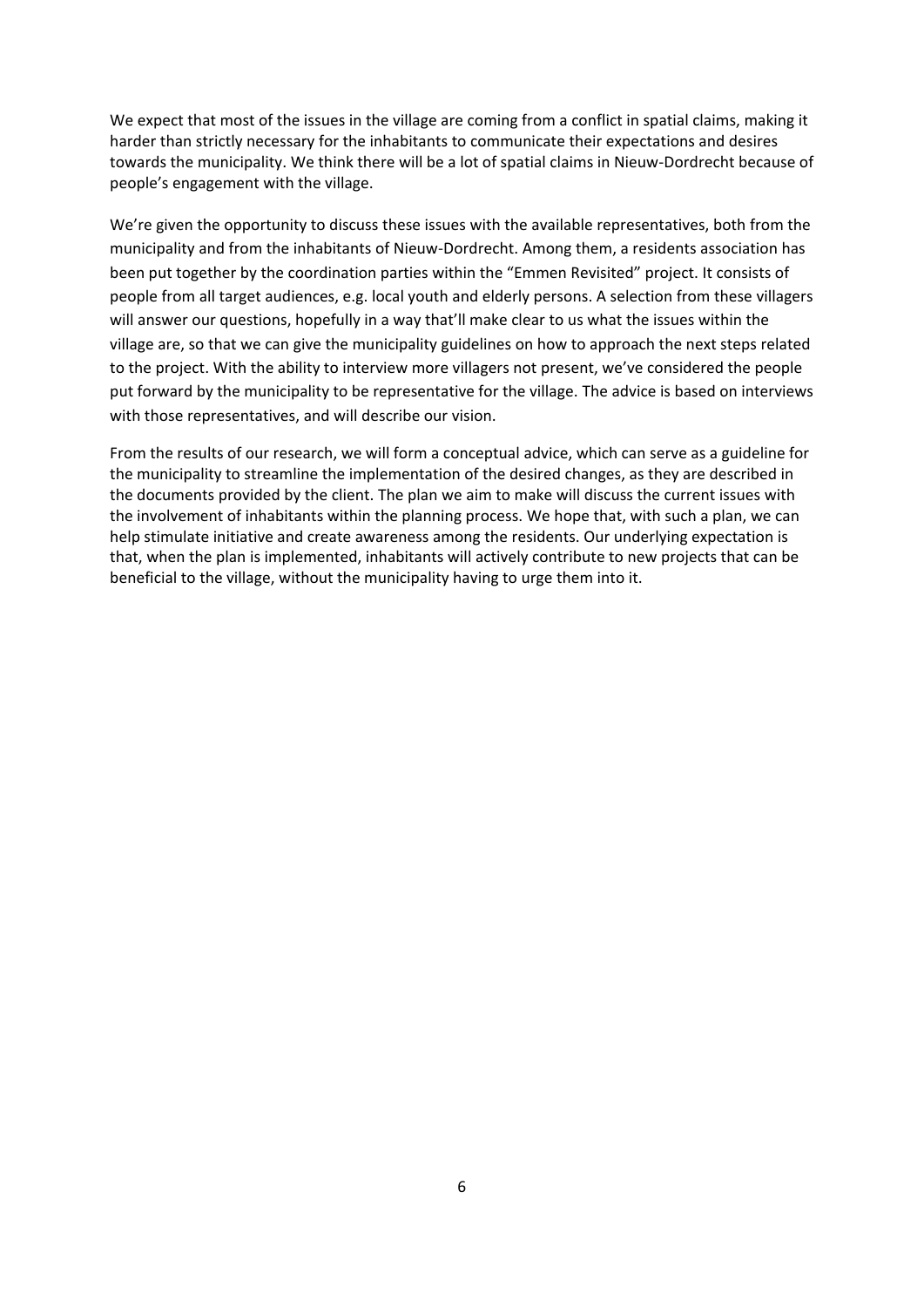# <span id="page-5-0"></span>Field analysis of posed issues; are the issues we see also the issues that are actually present?

### <span id="page-5-1"></span>**Initial findings**

On Thursday September 13th we visited the village of Nieuw-Dordrecht, to be informed by the municipality and the inhabitants themselves. To check if the main research question we asked was the right question, we have tried to answer the sub-questions posed earlier.

We've found that our initial definition of the possible problem wasn't completely right; Since Nieuw-Dordrecht is not in a developing area anymore, there aren't a lot of spatial claims within the region. This contradicts one of the assumptions we made about the aggressiveness with which territorial claims are usually posed. This, together with the lack of complaints about specific locations within the village, also seems to make the spatial component less relevant for the research area, as far as the problems are concerned.

A question that did get us a lot of useful information was about the desires and expectations of inhabitants about their own involvement in the village. As it seems, there is a wish for involvement from both the inhabitants and the municipality, only on different levels. In the current situation, inhabitants seem to want to give input on a higher level than the municipality can offer. This is currently leading towards a situation where both parties are cautious around one another, and seem to be uncertain about which among them should initiate the first step.

### <span id="page-5-2"></span>**Processing of the findings**

After our visit to Nieuw-Dordrecht, we've concluded that a few issues are mentioned by almost all involved parties. We chose to explore those issues more in-depth, so we would be able to set a clear goal within the theoretical framework. We've also tried to point out causes for the problems, which we've based on input and opinions received while visiting the village. The issues that came up most, we've explored more in-depth.

The first issue we will address is that the municipality and the inhabitants both see participation as something different; it is, to them, not yet clearly defined:

• From talks with people that have been put forward as being representative among the inhabitants, we've gotten some signals that the inhabitants seem to be under the impression that the municipality is only trying to involve them to avoid having to hire external parties to, for example, provide homecare to the elderly, do maintenance around the village, and solve other issues that aren't related to what the villagers consider to be relevant for real decision-making and development of new policy. To them, it seems as if the municipality is giving them a false sense of power, like the proverbial 'throwing a dog a bone', just so that they feel more involved.

This conflicts with the view the municipality has communicated towards us, in which they claim to want to create room for initiative among inhabitants, but are concerned by a development where people seem to be losing willingness to actually help their neighbors, or even to just offer a contribution to the village life. They admit that they would like to see more community involvement in aforementioned issues, but also claim that they would be supportive towards new initiatives.

As we see it, this unclear definition of a very broad mechanism leads to parties coming to agreements about who will do the so-called participating, but not about who has to take which kind of responsibility. This usually results in projects not getting done in a way that is beneficial to both parties, since most of the time the municipality has to complete the project with minimal costs involved.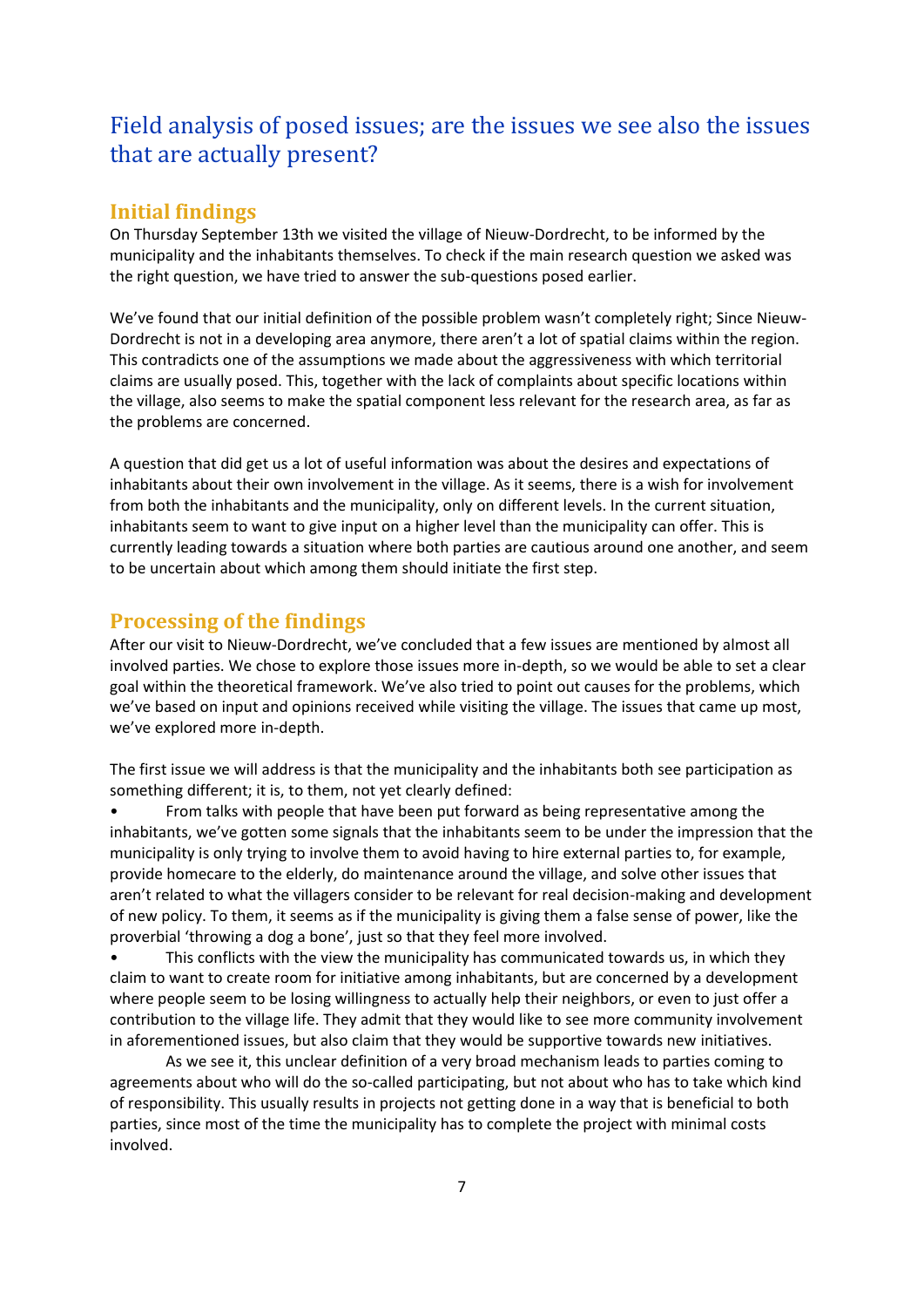Secondly, there is the issue that according to the inhabitants, they aren't being involved in decisionmaking concerning issues they find relevant. They claim they would be more involved if they were to have a say in the development of new infrastructure, like business or industrial areas, or new roads. The problem we see, from our project group perspective, is that these are processes which can be regulated very well when applying a more technocratic approach, which has no direct need for involvement from inhabitants. Such involvement might even lead to more frustration and resistance, when inhabitants become aware of a situation where their wishes conflict directly with the plan, or even amongst one another.

The main problem the municipality has put forward is that there are little initiatives coming from the villagers, and they would like to see more. According to parties within the municipality when a few more initiatives take off, they expect that more will eventually come. As far as we can see, as a project group, there is a situation where opportunities aren't clear enough to relevant actors among the inhabitants. Currently, we don't see the municipality pointing out, or even hinting towards, what the opportunities for the village might be, and therefore the villagers seem not to know where there's room for initiatives. This leads the potentially active people, who want to take initiative, into a forest of trial-and-error, where frustration over denied projects is a certain risk. This has already partially damaged, but will eventually fully deplete the amount of commitment from currently still available volunteers.

#### <span id="page-6-0"></span>**Analysis of the findings**

Based on our observations of the opinions within the village, most problems that are being put forward lie within the (lack of) definition of boundaries. Inhabitants don't seem to know what they're expected to do, what they are allowed to do, and how they should communicate wishes to start projects. Meanwhile, the municipality states it gets blamed for projects in which inhabitants feel they're not involved. These projects are mostly done by the province however, on a level on which the municipality doesn't have a significant amount of influence, which leads to the municipality acting as a 'punching bag' for frustrated citizens. According to them, this weakens the bond of trust between both parties.

Another reason we see for the current issues, that would in any other planning assignment be considered very positive, but currently seems to be holding the inhabitants of Nieuw-Dordrecht back, is an apparent lack of dissatisfaction. When small things are wrong or missing, it may jumpstart people into action. If everything is 'good enough', people don't seek to make any changes that require them to take real effort. The municipality is still acting as the main service-provider to the village, and although the municipality itself is trying to shift this responsibility towards the village, the villagers seem to show no desire to take these tasks upon themselves.

The third reason we see for the problems within the town is embedded in the main reason for the town's existence; it's a small town, historically placed near a currently diminishing amount of work. In the time of the peat-production, the town was relatively wealthy, and there was no lack of work. Over the past years, the availability of work in the direct surroundings of the village has diminished, and the town has turned into a commuter village. The people who live in Nieuw-Dordrecht often have work in the city of Emmen. Thus these people are only at home at night, so there is no time to get to know their neighbors and fellow villagers. Neither will they create a bond with the town itself. They won't feel any connection with the place where they live. Because of this, we expect a decline in people who care about the village enough to become involved. We've chosen not to focus on the issues with disappearing work, since we consider that a national problem, that isn't specific to Nieuw-Dordrecht.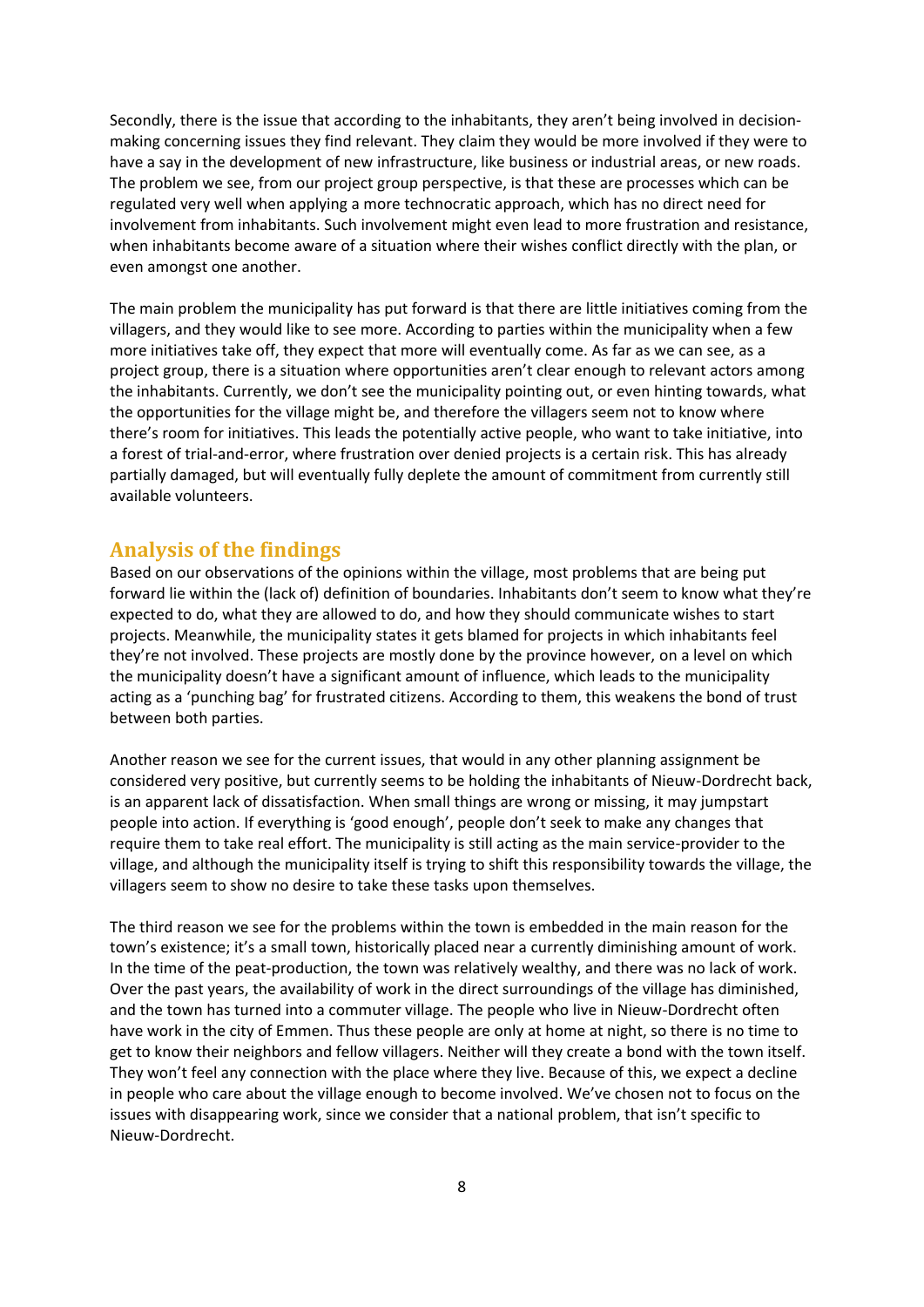The last cause of the problems, according to us, is the over-involvement of not necessarily relevant governmental bodies. The project is supposed to be focusing on involvement between the inhabitants and the municipality. With organizations such as the Chamber of Commerce and Sedna present, it's unclear to the inhabitants which side who's on. The Chamber of Commerce has clearly stated to have no intention whatsoever to become involved in the processes in the village, except for an advisory function. According to them, the people in the village on the other hand expect a more proactive approach from them, and they claim they are seen as a possible partner within the realization of projects. Sedna's role in the village is welfare of the people. They help people with their problems, such as alcohol addiction, domestic violence, abuse, etc. Sedna says that the inhabitants don't know where to go, who's available for such matters. The Sedna representative also had the idea that the villagers don't act when something's wrong. For example, when they know there's something wrong next door, they won't tell anyone, simply because they don't know who to turn to. Sedna does, however, organize meetings where people can come in and have lunch with each other. In that way these parties can meet, talk and maybe find a way to work better together.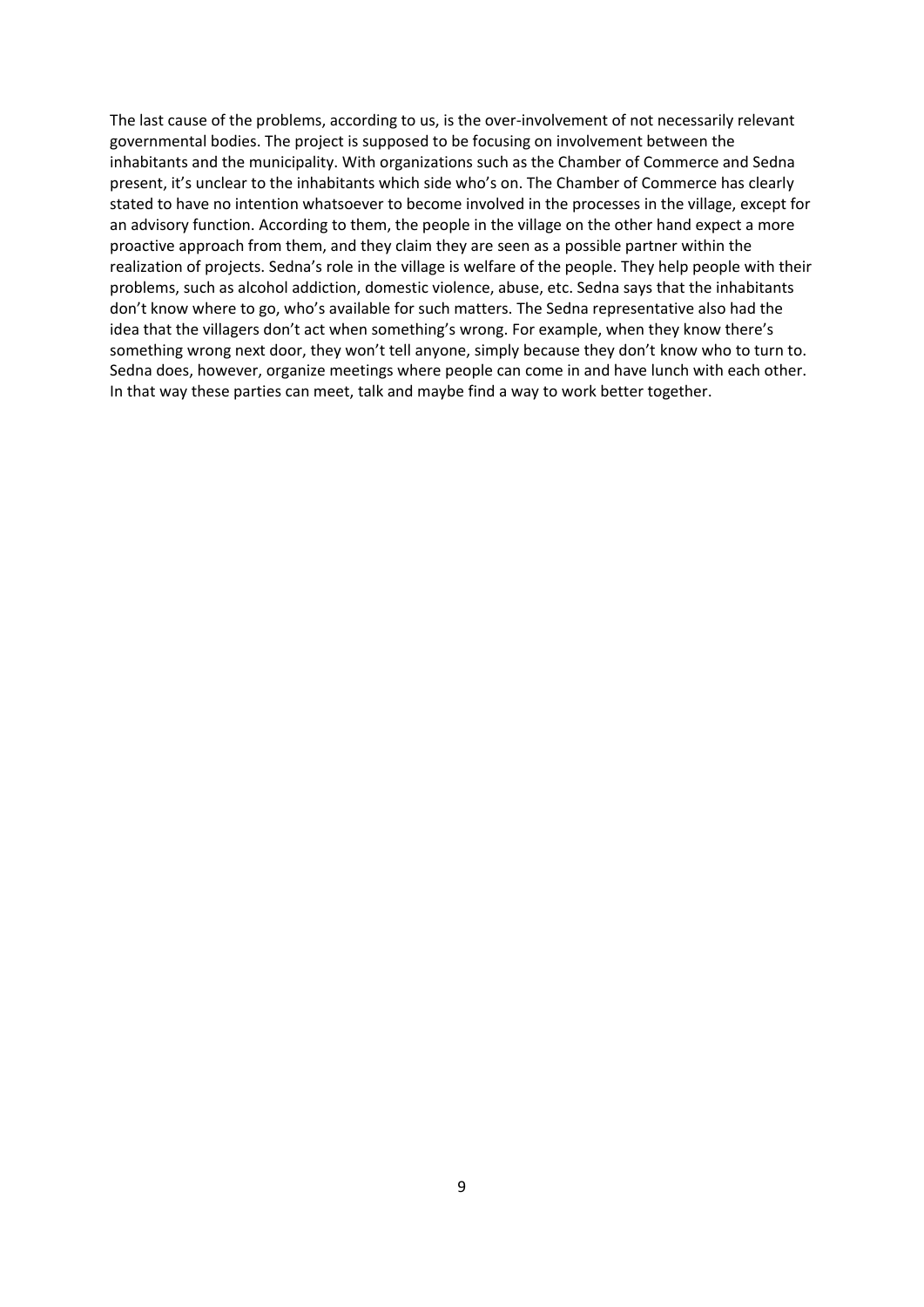### <span id="page-8-0"></span>Exploration of theories relevant to the issues in Nieuw-Dordrecht

With the problems and their underlying causes more clearly defined, we've done a study into existing theories on spatial planning, to give us an angle at which we should approach the problem. We've tried to pick a different theory to match individual problems, so that the approach is as broad as possible.

#### <span id="page-8-2"></span><span id="page-8-1"></span>**Miscommunication between the municipality and the inhabitants Miscommunication from the municipality towards the inhabitants**

There seems to be a lot of miscommunication between the municipality and the inhabitants. In a modern society, a lot of communication is taking place over the internet, but that's not the only way to approach your public. From a societal point of view, the mayor is the most visible representative of the municipality, but mayors are usually harder to approach than other, less visible government officials. For the visibility and approachability of the government, it is important to maintain and strengthen contact between the citizens and the municipality, and although the contact can be established by both parties, the municipality is usually held responsible for maintaining this contact. In his theory, Hanssen suggest a very straightforward approach for political parties to present themselves to the public. According the Hanssen, digital possibilities should be explored and used to make the local government more visible. **<sup>2</sup> )**

#### <span id="page-8-3"></span>**Miscommunication from the inhabitants towards the municipality**

When it comes to political participation in combination with political involvement, you can divide the inhabitants into four groups; the active, the dependent, the expectant and the neutral. The active inhabitant has maximum potential and sometimes even underlying needs for political involvement and participation. The expectant inhabitant has a lot of potential for picking up on problems long before they present themselves, but doesn't show any real willingness to participate in the political process. The dependent inhabitant has a maximum political participation but a minimum involvement, only willing to participate in developments that are beneficial to them, but feeling a strong need to 'meddle' with all decisions being made. The neutral inhabitant has a minimum political involvement and participation, he's just a spectator.

We have to consider this information when we make our plans for Nieuw-Dordrecht. According to Brouwer, not every solution is useful for every type of inhabitant. **<sup>3</sup> )**

#### <span id="page-8-4"></span>**Lack of clear definition of participating parties.**

The municipality spokesperson stated that there are too few initiatives from the inhabitants. For too many inhabitants it seems to be unclear who the participating parties and organizations with any influence within Emmen Revisited are. Certain conceptions of planning, called 'paradigms', are mentioned, which are useful to analyze the participating parties. The first paradigm includes the dominating power of the government. The government will take all the decisions in spatial planning and everything will be regulated following the plan of the municipality. This is the kind of top-down approach the regional and national government are said to have towards development in the region. In the second paradigm the municipality will develop plans together with the entrepreneurs from the private sector. The normal citizens have no influence or hardly any influence. The third and last paradigm also includes the inhabitants of the village who can express their opinions to the municipality. They will make decisions in spatial planning together. There is the most participation in this paradigm. This is a situation that would allow most freedom for the inhabitants of the village. According to the theory, it is important to have a certain balance between the three paradigms in order to satisfy all involved parties, the municipality, private sector and the civil society. When there are hardly any activities taking place within one of the three paradigms, one of the involved parties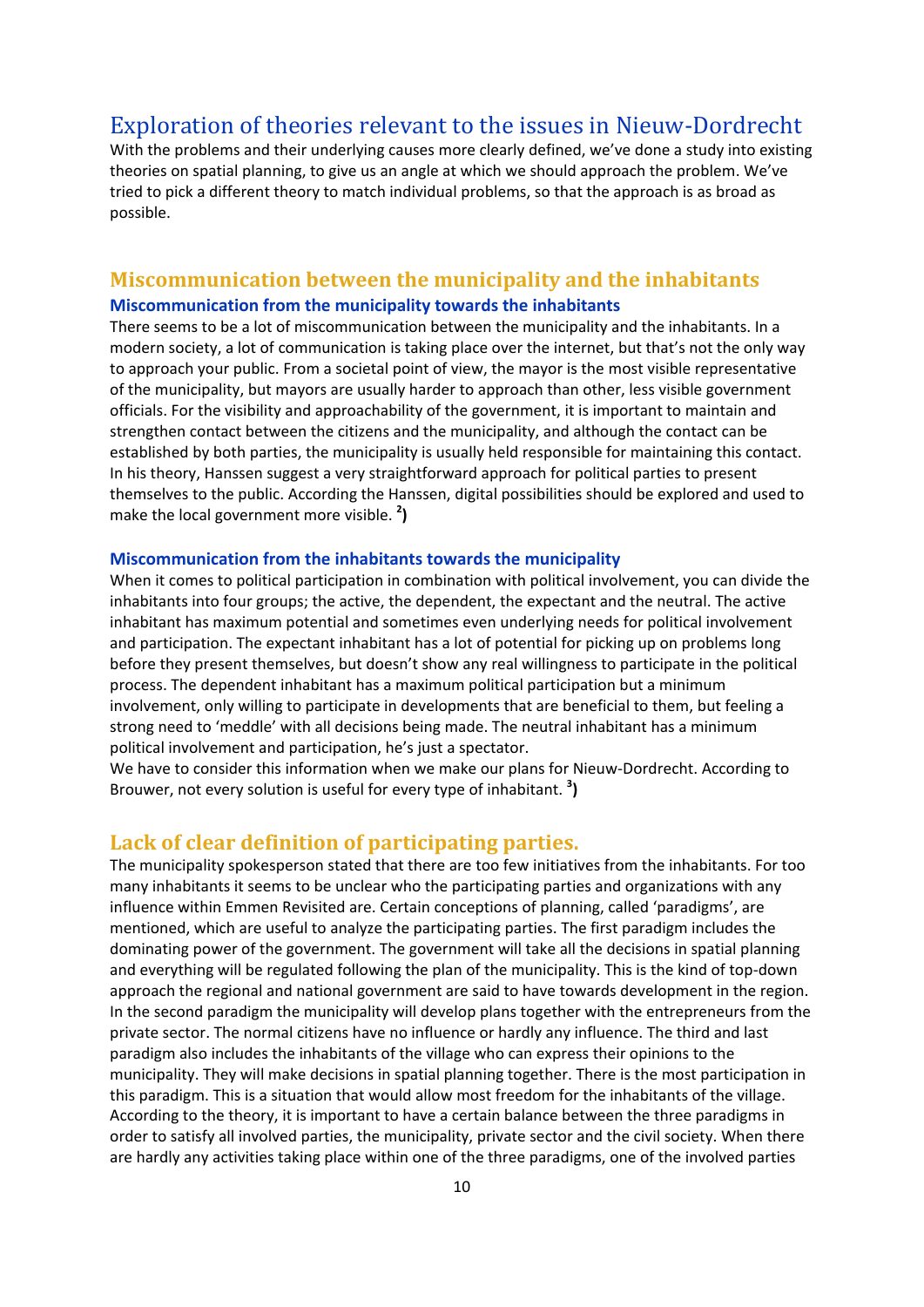will become dissatisfied. It should be made clear within these paradigms which party is involved in which project.<sup>4</sup>)

### <span id="page-9-0"></span>**Inhabitants don't see any real points for improvement they wish to be involved in.**

"The question whether architecture has a social function is totally irrelevant, because socially indifferent solutions simply do not exist; in other words, every intervention in people's surroundings (…) has a social implication." **<sup>5</sup> )**

Any change in people's living environment, changes the way people feel about their living environment. The more people are allowed to change in their surroundings, the more they will associate themselves with those surroundings. This conflicts strongly with the Dutch idea of cityplanning, where the government seems to think that each square centimeter of space has to be accounted for. This detracts from the environment's ability to offer people any room for interaction with their environment, at least not the interactions that would bring them closer to their environment. This lack of interaction can leave people feeling like they're in a place that has been designed by and for other persons, but not for them. This leads to a certain degree of alienation, which expresses itself in a lack of involvement in, and love for, one's surroundings. Hertzberger posed a theory within the field of architecture that can also be applied to the field of spatial planning. His idea is to leave certain places within a design empty, not to fill all the gaps, but leave certain gaps deliberately open, for people to give their own meaning to. The empty space is full of possibilities, as long as the place is attractive and interesting enough. It'll lead to more involvement which will hopefully lead to a renewed appreciation of the area. <sup>6</sup>)

#### <span id="page-9-1"></span>**Case study: Monumentaal Usquert**

A relevant case study to go with all three theories is a project taking place in the far north of the Netherlands, in a small village called Usquert. Just like Nieuw-Dordrecht, Usquert also suffers from decreasing numbers of inhabitants. The village was also interested in how to keep the inhabitants interested in their own village. Usquert is a village with a lot of history and even a lot of activities going on today. To bring the history and recent activities together, every other year an event called "Monumentaal Usquert" is organized. During this event, the inhabitants are invited to open their doors and gardens. Some of their houses are listed as monuments. On that day, inhabitants are offered a closer look inside these buildings. Artists, musicians and craftsmen from the village and surrounding region are invited to show their work. Some play or exhibit their art in a garden, some choose a square or church to perform. The event has now been held three times and attracted a lot of visitors each time. The organizers call it a real success, claiming it's a great way to show people the beauty of their own village.

In this case, the event is organized by Dorpsbelangen Usquert, an association for the interest of the inhabitants of Usquert. In order to execute this project, sponsors were searched. The municipality, the province and even the EU were able to help, with some financial support from regional parties. For a project like this, you need active inhabitants, who are willing to set it up. In Usquert, these are the people of Dorpsbelangen. These active inhabitants are able to find a lot of dependents. These are the people who live or manage a monumental building and are willing to open the doors. The artists that perform or exhibit are also either active or dependent inhabitants. The other groups of inhabitants are the visitors of the project. All they need is a flyer with a map and a list of activities they can visit. With one party organizing the event, it's very clear who is responsible. The other parties are just sponsors with money. The association Dorpsbelangen Usquert is a local party from the village. It's well-known among the inhabitants so they know who to turn to for questions.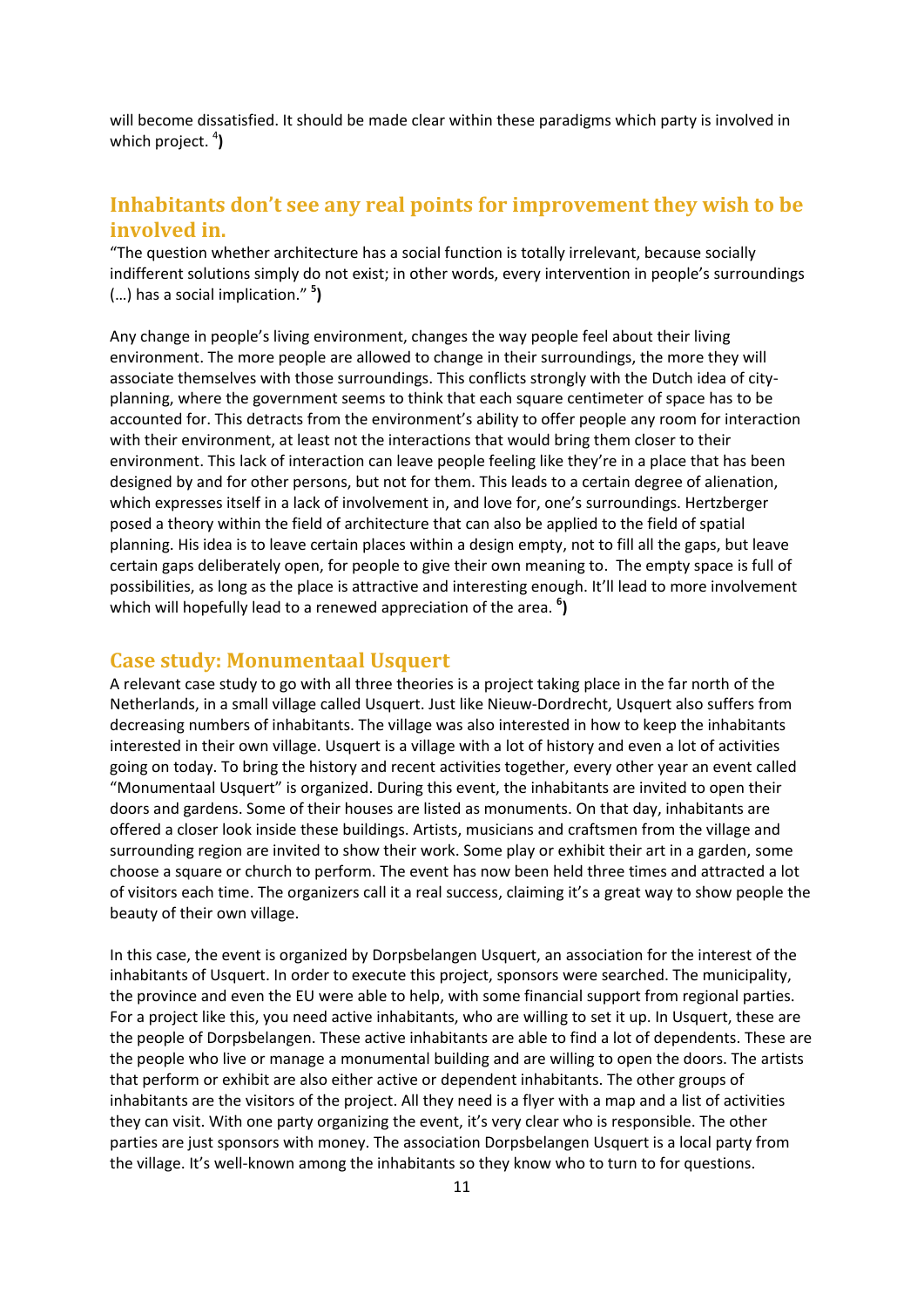And last but not least, it's an event that puts one village in the spotlights. The inhabitants of Usquert feel involved because the event is about them and their monuments, arts and crafts. All they have to do is open their doors and be friendly! **<sup>7</sup> )**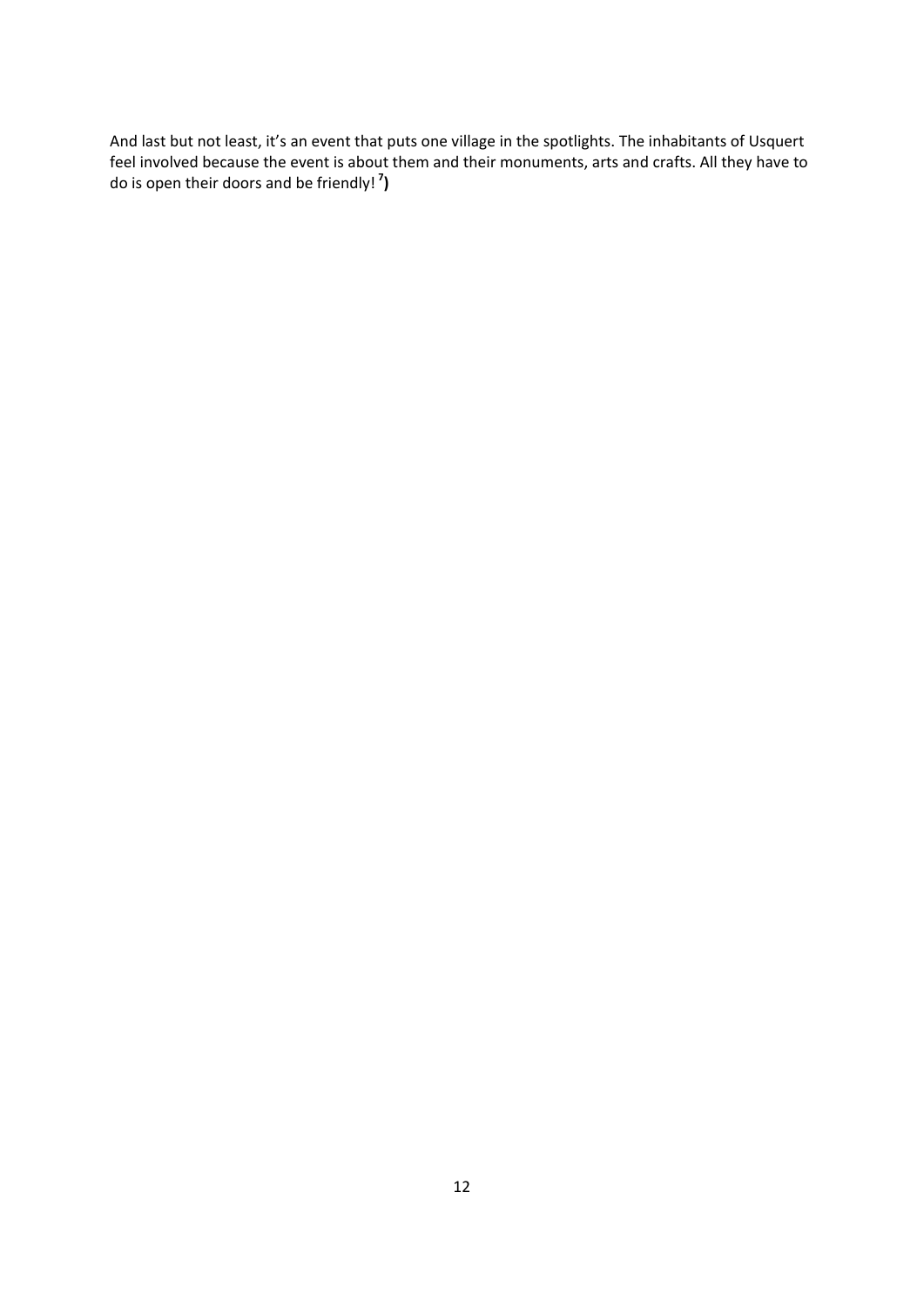### <span id="page-11-0"></span>Results and suggestions

In the current situation, we've seen a few developments we consider to pose a (growing) threat to the continuation of the Emmen Revisited project. The prospect we see for the village of Nieuw-Dordrecht if the current developments progress, and the issues the developments lead to aren't addressed correctly, is an advance towards a "wait-and-see" standstill, where both parties are left uncertain of what they are allowed to do, what they need to do, and what they're expected to do. In such a situation, they will both be waiting for the other party to make a first move. This will in turn lead to frustration amongst all involved parties, which can lead to an even greater decline in involvement and participation.

In the current situation, the citizens feel they're just being involved by the municipality to cut back on expenses. The municipality shouldn't try to make the inhabitants to do this work for them, but get them to work with the municipality. Take sides with the citizens, not with the money. The municipality should get the regional, provincial and national governments to strive towards policy that offers more capacity for involvement from citizens. The roles of those far-away government bodies in the process should be less dominant, and more facilitating. The regional parties, that are to be considered more involved, should get a bigger say in these processes, and a bigger responsibility within the execution. This should lead to a faster, more intuitive approach towards the processes in the region. The municipality should act as a safety net, with an advisory role within these projects, and not as the initiator. With such a development, the municipality has a stronger starting position from which to present itself to the citizens, but municipality officials should nevertheless present themselves even more clearly towards the inhabitants. New ways of making and keeping contact must therefore be established. This shouldn't be done in a way that focuses on the utilitarian relationships, but in a more humanist way, where the human experience is the key factor. Bring the fun back into doing something with, in, and to the benefit of your surroundings. This makes it clear that we consider the government the designated party to take the initiative to get the whole process started. The inhabitants should eventually work together with them and also take some initiatives, but this probably won't take place without some stimulation from the government.

The presentation of relevant parties within the municipality is also lacking. A solution for this would be to better utilize the digital possibilities that present themselves. Because of the more straightforward and direct way of establishing contact, it would be possible to actively involve people with less hassle. It should be made clear towards the inhabitants who their representative within the municipality is. When we visited the village, a lot of political parties were promoting themselves in regard to the elections; if even a small amount of that kind of attention would be given to promoting the relevant parties within the municipality, it could have a very positive effect on the visibility of those parties. When it is clearer who the parties are, and what they are about they will involve the inhabitants more in the whole process. If they also keep the inhabitants up to date weekly with what's going on by mail for example the inhabitants will feel more involved. This way they inhabitants know what still needs to be done and what has been done. It will make it a lot easier for them to approach someone about the "work" that needs to be done.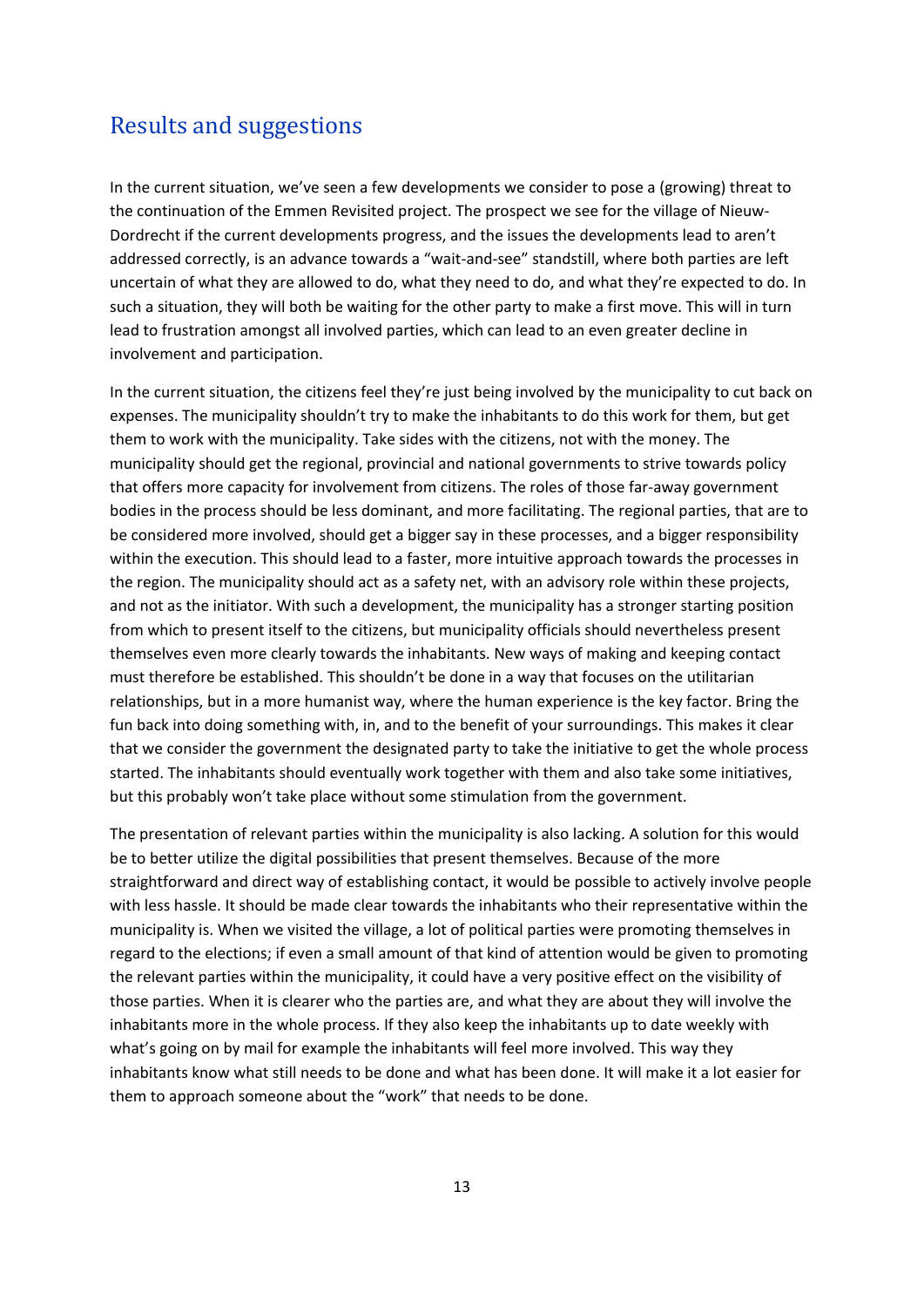On the other hand there also is the miscommunication from the inhabitants towards the municipality. To offer the right solution, an analysis of the spread of these typologies amongst the inhabitants would be useful. To achieve such a goal, further involvement from the municipality is first required, however. But it is still important to keep this information on the background, since it is of course impossible to take all these kinds of people in to account. A possible way to handle this is to organize certain different kinds of activities/meetings, because not everyone would like to come to, say, a barbeque, but if you also organize some kind of lecture different kinds of people will come. Or, for example, a neighborhood green workday, where not only inhabitants are present, but also municipality officials or, if possible, the mayor. This way more people will feel invited to get involved in the project. This can strengthen the bond between the municipality, who can see the willing citizens in action, and the inhabitants, who can see what the municipality is willing to do for them. For these activities, there should be spaces in the village that are left open to public initiative, without having to serve a communal purpose, except for the purpose of allowing people to experiment in shaping and managing their own surroundings. This space can be managed or stewarded by a group of more active citizens.

A third problem is the lack of clear definition of participating parties. According to people we've spoken, this is what's currently causing problems within the village. Some among them claim only economically relevant parties are invited to participate. For people it can be made clearer if the organizations and citizens will be classified in the three groups: municipality, private sector and the civil society. This will make it clearer which paradigm is valid for which situation, and help to define the amount of influence inhabitants are allowed to have. It is difficult to actually change the valid paradigms in a certain situation, since they mostly co-exist within Nieuw-Dordrecht. We aren't able to just choose a paradigm we wish to enforce, but we are able to more clearly define which projects fall within which paradigm(s). This should help the inhabitants focus on the issues in which they can actually get involved, and the parties with which they can get involved. We would also like to try to shift more activities towards the third paradigm, but that would require a less profit-oriented approach from the municipality. In the current situation, where there's a strong impression that the municipality is trying to expand participation just to save money, we don't deem this likely.

As mentioned before, Nieuw-Dordrecht is not the only village with these aforementioned problems. For the municipality and the Village Team of Emmen Revisited it would be advisable to take a good look at the project of Monumentaal Usquert. Nieuw-Dordrecht doesn't have as much monumental buildings as Usquert has, but perhaps the concept can be changed to Historical Nieuw-Dordrecht or Creative Nieuw-Dordrecht. The village has lots of qualities and creative inhabitants. These dependent artists can be activated by some active citizens. It must be possible to find some active citizens to start the project, among the Village Team or other parties. Financial support can be given by many parties, just like in Usquert. Put Nieuw-Dordrecht in the spotlight, show its beauty and make everyone feel involved by turning the village into a lively place, even if it's just for one day. An event like that is one that will not be forgotten by the inhabitants of Nieuw-Dordrecht soon.